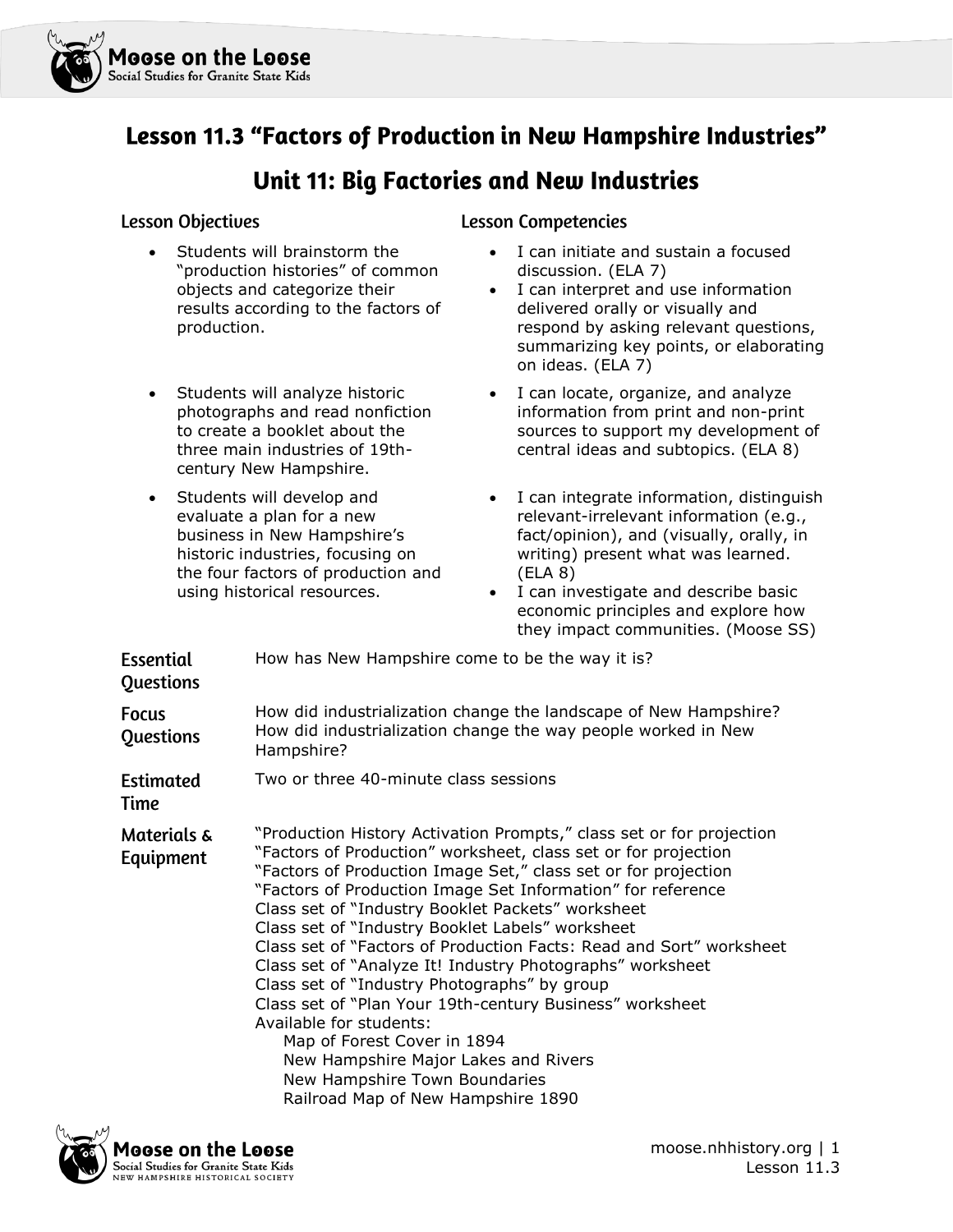## **Educator Introduction & Rationale**

New Hampshire's industrial era in the 19th and early 20th centuries transformed the state from a collection of quiet, rural, agricultural communities to an economic powerhouse on the world stage. Although many industries flourished in New Hampshire, the state's three main manufacturing enterprises were textiles, shoes, and lumber. In the second half of the 19th century, industry became characterized by big factories, machine-driven manufacturing, and mass production. Reference the Educator Overview for more information.

This is the third lesson in Unit 11: Big Factories and New Industries. Achievement of the learning objectives in two earlier lessons, Lesson 11.1 "Water Power" and Lesson 11.2 "Bells and Conveyor Belts," is recommended. In this lesson, students explore the core economic concept of the factors of production through the lens of New Hampshire's three main industries of the 19th and early 20th centuries: textile, shoe, and lumber production. The factors of production are:

- **Labor**: people who do the work
- **Land**: natural resources
- **Capital:** human-made elements necessary for production
- **Entrepreneurship:** the people and systems in place that connect the other factors and grow the business

Students begin with a brainstorming activity about the production history of a contemporary product and use their prior knowledge to expand definitions of the four factors of production. Then, they create a booklet about the factors of production in the three industries using nonfiction excerpts. Students complete the lesson by developing a plan for a new business in one of the three industries. Whether they ultimately plan a business in textile production, shoe manufacturing, or lumber processing, students identify that all the industries depend upon the four factors of production. They also recognize that the factors of production for each reflect the geographic and demographic variations across the state.

If time is limited, it is possible to do either the booklet or the business plan activity. If you choose to skip making the booklet, consider having students make a business plan based on one of the photographs they analyze. They should reference the factors of production chart for guidance. Alternately, the lesson could end after the completion of the booklet, with students either reflecting as a whole group about the business plan or creating a quiz. Please note, lesson vocabulary and definitions are at the end of the document. You may wish to preview these with your students.

Two reinforcement activities are suggested for students who need to spend more time with the concepts of the lesson. An extension activity is suggested for students who are ready to investigate the concept of supply and demand and apply it to their business plan. Please adapt all the material in this lesson, as necessary, to meet the needs of the students in your classroom.

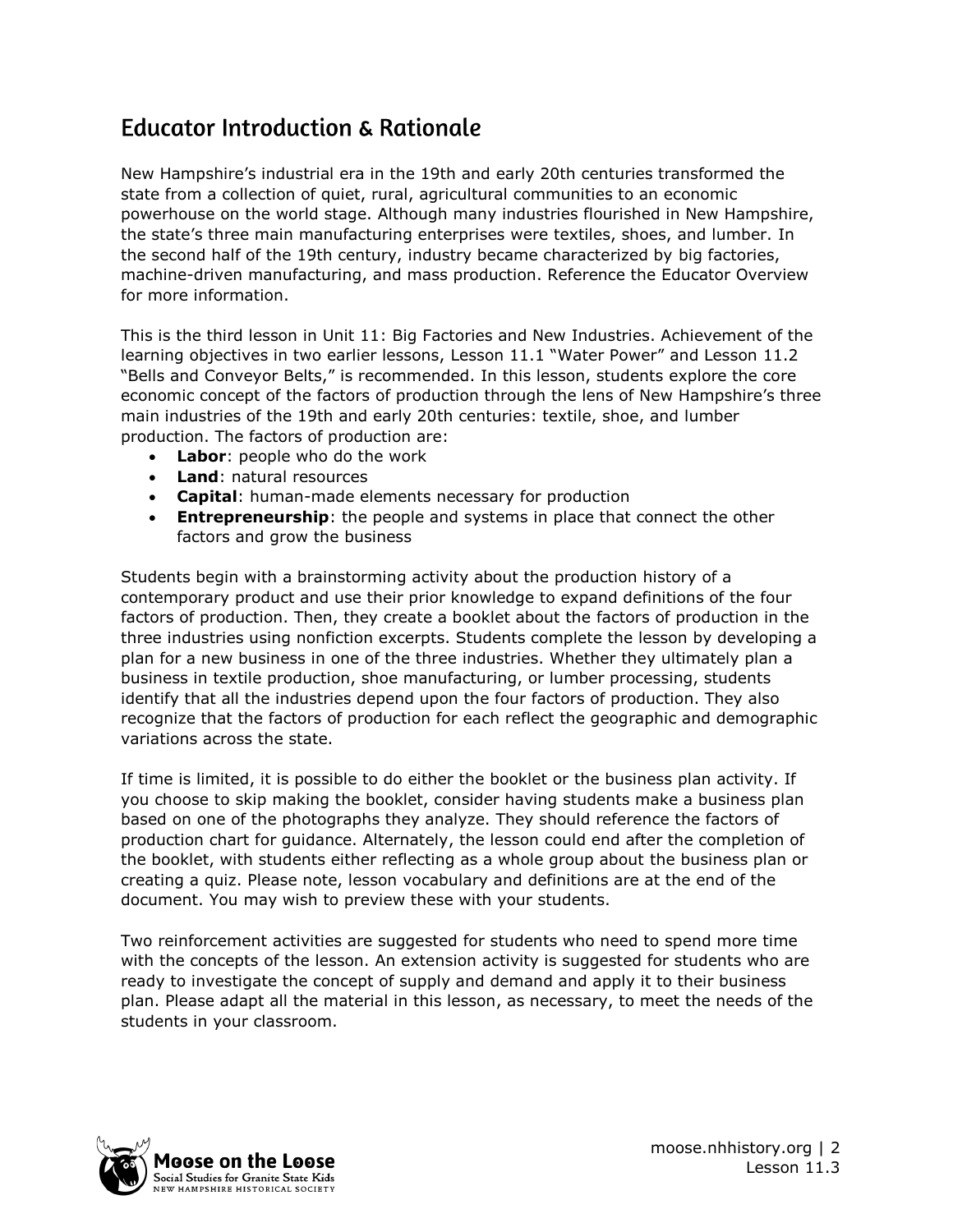# **Learning Activity**

**Activation How did this shoe get here?** Divide the students into three groups and provide each group with large paper. Tell each group that they will have about five minutes to think of as many details as possible to explain how a certain common object came to be. The first group should focus on a group member's shoe, the second group should focus on a group member's shirt, and the third group should focus on a piece of paper (e.g., a worksheet). It may help students to have prompts based on the 5 Ws and H already written on the chart paper. See "Production History Activation Prompts" for suggestions.

> **Teaching tip:** To help students focus on learning about the factors of production, it is recommended they stay in these industry groups throughout the lesson instead of switching industries.

**Defining the factors of production.** After the students complete the **Direct** brainstorming activity, gather the whole group together to review and **Instruction** analyze their ideas. Post the three pieces of chart paper where everyone can read them. Give students time to look for similar ideas across the three production histories.

> Explain that all three items are **products** (things people need or want) created by businesses for **consumers** (people who buy things). All products have similar elements in their stories of how they transform from raw materials to finished products. These elements are called the **factors of production**.

> Display or project the "Factors of Production" worksheet in a size large enough to record ideas from the following discussion. Introduce students to each of the factors as described on the graphic organizer. Then ask them to look back at their production history brainstorms and look for details that correspond with each factor of production. As they share those, record them in the appropriate section of the graphic organizer.

**Teaching tip:** This activity may require more time if students had difficulty generating ideas during the activation. Be sure to help them expand their thinking during this stage, adding new ideas that they may not have considered while brainstorming. After the graphic organizer is complete, pause the lesson if time is limited.

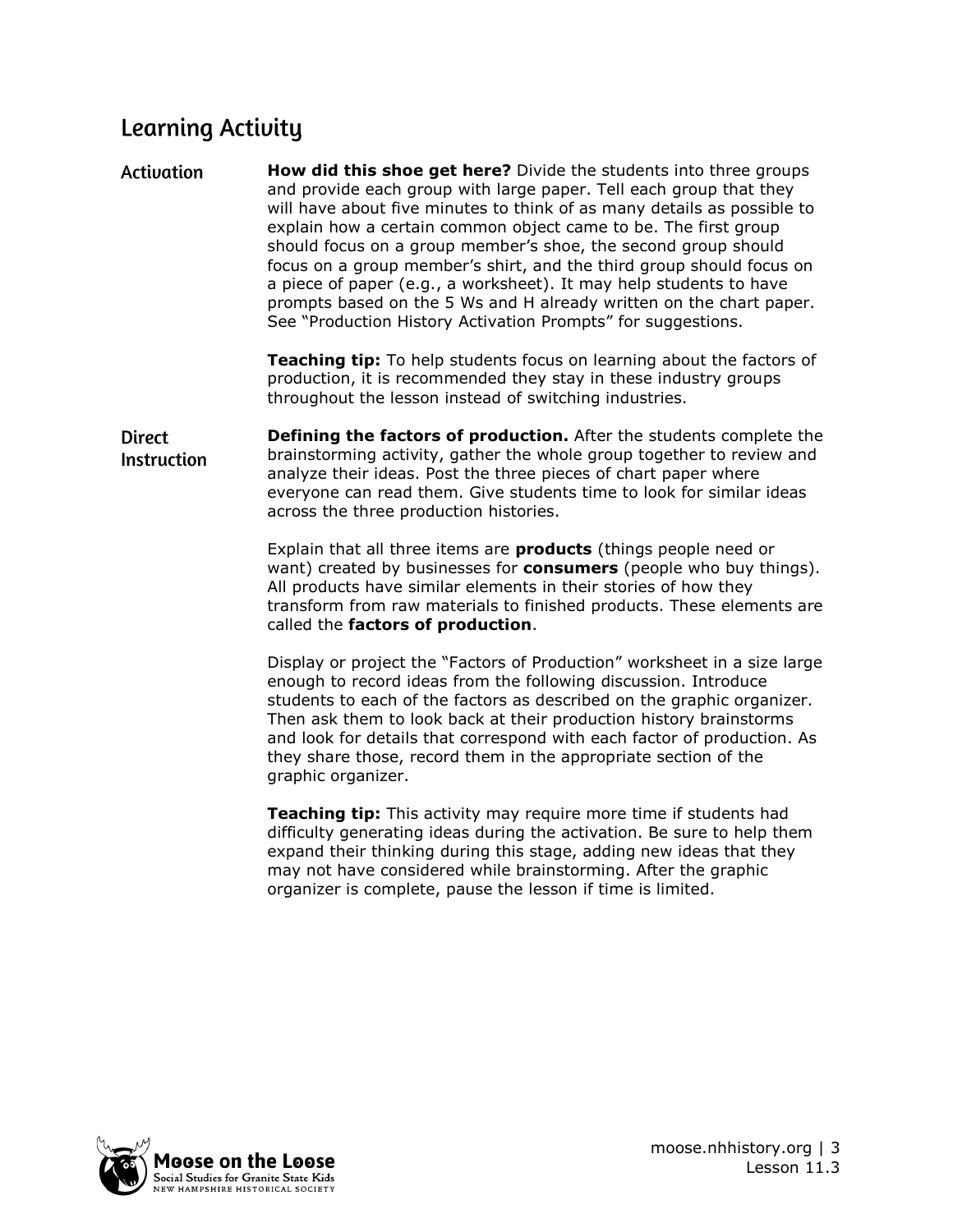**Historic industries images.** Remind students of the three objects **Guided Practice** they thought about during the activation: a shoe, a shirt, and a piece of paper. Tell them that those three items represent the three big industries that changed New Hampshire from a state focused mainly on farming to a manufacturing powerhouse in the 19th and early 20th centuries.

> Share images from the "Factors of Production Image Set." Based on the images and the activation, ask the students if they can figure out what the three industries were. Confirm that the three major industries were:

- **textile production**: making fabric or cloth
- **shoe manufacturing**: making complete shoes
- **lumber processing**: turning cut trees into usable materials like boards and paper

Then, conduct a class discussion to identify which factors of production are represented in the image. Refer to the "Factors of Production Image Set Information" sheet for background about each image.

**Creating an industry booklet.** Explain that they will be making a Independent booklet about the three industries and the factors of production. To do Practice so, they will need to do some research: analyzing a historic photograph and reading and sorting facts.

> Ideally, students will be grouped into the same industries as they had in the activation. The following tasks can be completed individually in the small groups, although they will need check-ins from a teacher:

- **Task 1:** Provide each student with the "Industry Booklet" Template." Students need to cut out page sets, stack, fold, and staple to create a book. Then, they should cut and paste headings onto pages from the "Industry Booklet Labels" worksheet.
- **Task 2:** Direct students to cut, read, and sort facts from the "Factors of Production Facts: Read and Sort" worksheet and fill their booklets with facts about New Hampshire's industries.
- **Task 3:** Give students their "Industry Photographs" and the "Analyze It! Industry Photographs" worksheet and have them analyze the image. The Build task at the end asks them to write a short scene about the people and action in the photograph on the back of their booklet. If time is short, you may choose to have students complete only the Build task.

**Teaching Tip:** This is a good place to pause the lesson if you are continuing to the business plan section of the Learning Activity. If not, consider moving to a reflection that involves a whole group plan for a business or developing one or two questions for a whole group quiz. Students can refer to information in their booklets.

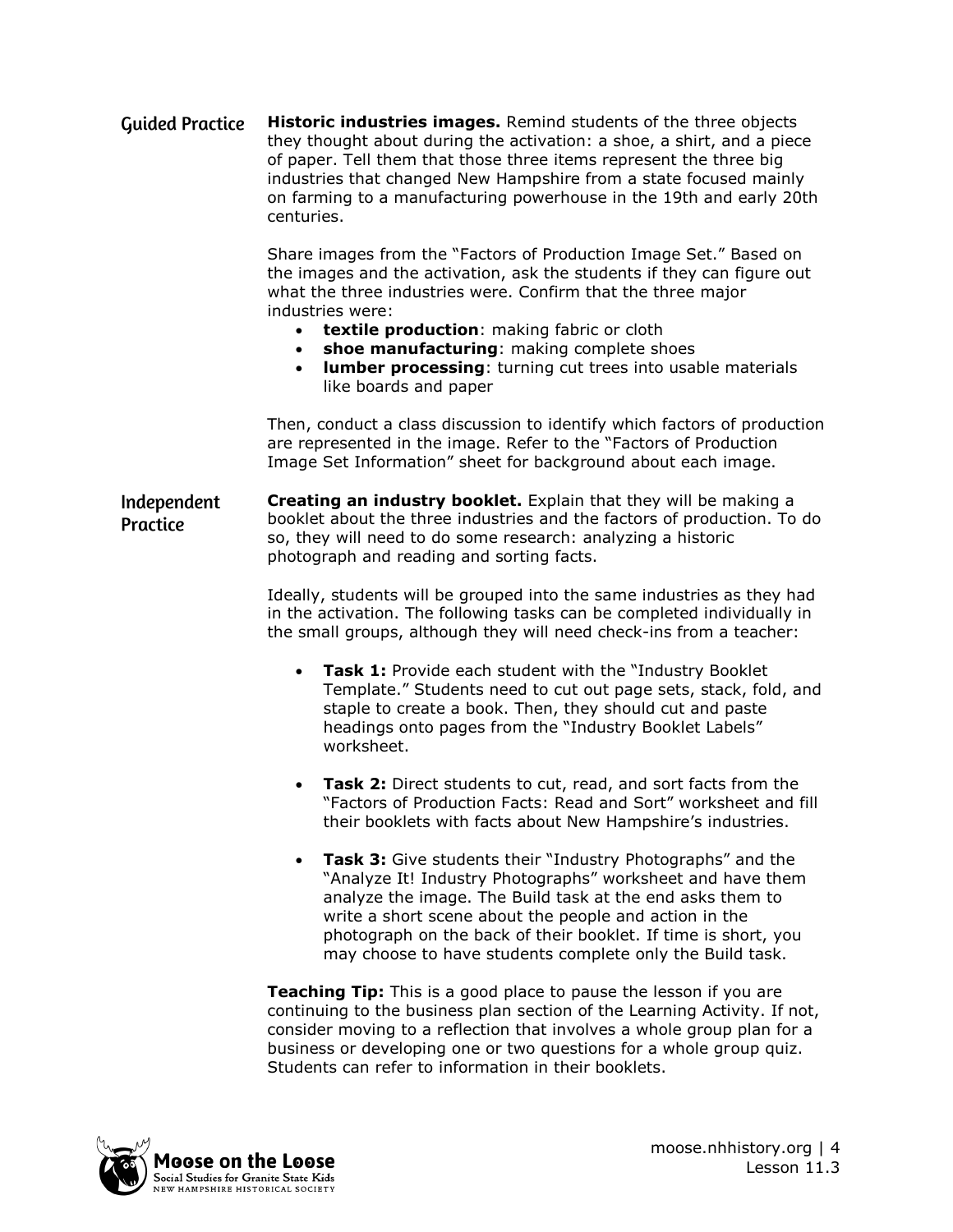Independent **Making a business plan.** Explain to students that the booklet they created is a helpful resource that they will use now that they are going **Practice** to strike out on their own and start a new business in one of New Hampshire's three big industries. Put students back into their industry groups.

> First, they need to go back in time. They need to imagine that they are living in New Hampshire in the 1890s, over 100 years ago. Have a brief discussion about what life was like over a century ago. Consider asking students about how they think people would have traveled, dressed, and had fun back then. What do we have now that they did not have? Remind students that plastics, electricity, computers and phones, and even refrigeration, were not widely available in the 1890s.

> After solidifying what world their business will operate in, provide each student with a "Plan Your 19th-century Business" worksheet so that groups can make a plan for a new business in that industry, specifically thinking about the factors of production. In addition to their booklets, provide copies or display the "Map of Forest Cover in 1894," "New Hampshire Major Lakes and Rivers," "New Hampshire Town Boundaries," and "Railroad Map of New Hampshire 1890" for students to reference as they make their decisions and complete their plans. This activity can also be done in pairs and individually.

**Teaching tip**: Note that it would be helpful for students to have the same industries assigned as they have throughout the lesson.

Reflection **Sharing and evaluating plans.** Have students gather with others and ask them to share and compare their business plans. Have groups report to the class what they did similarly or differently when planning their businesses to have a class discussion about the difficulty of meeting the factors of production in a successful business.

> Discuss with students: Do you think the factors of production need to adapt at all to meet today's changing times?

**Note**: Many economists add Technology as a fifth factor of production. By this, they mean the software or hardware that increase the output of or make more effective the other factors of production.

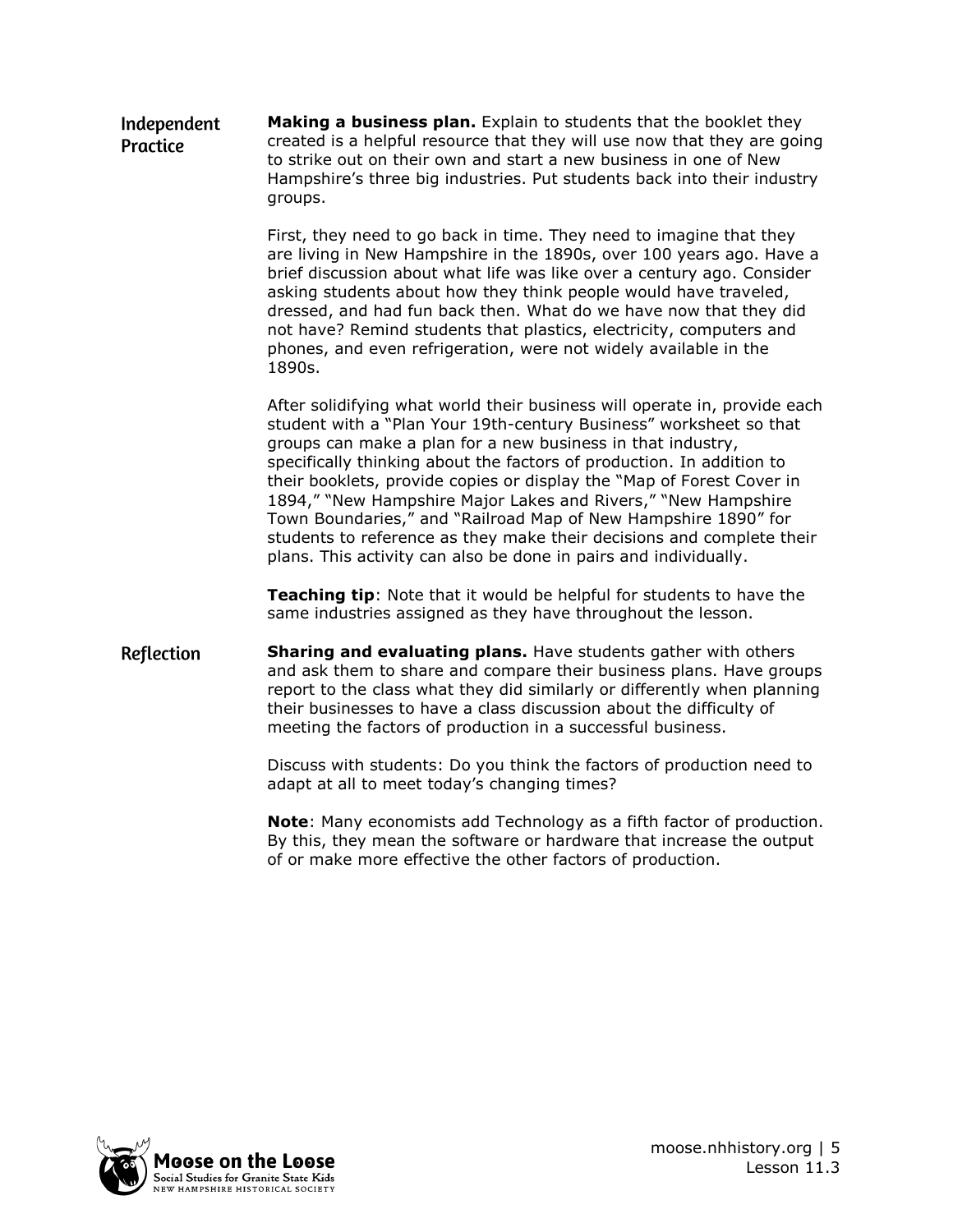- 1. **Factors of production sort.** Create a simple sorting game Reinforcement about the factors of production. Make a heading card for each factor. Then make three or four cards with examples of each factor. The examples may be general or specific. For example, the heading Entrepreneurship could have example cards that include "The manager who oversees workers at a textile mill" and "An advertisement in a newspaper for shoes."
	- 2. **Image labeling.** Provide students with copies of the images of the New Hampshire industries used in the lesson. Ask students to look for, circle, and label evidence of the four factors of production in the images.
- **Extension** 1. **Supply and demand.** Explain to students that businesses depend on the relationship between supply (how much they have of their product) and demand (how much people need or want their product) to make money. Talk about what it would mean if a business had too much of their product and there wasn't enough need or want for it. Or, what would happen if people really wanted their product and they had to make more? Provide students with a scenario to apply to the business they planned in the lesson: Imagine there's a slump in demand for your product and now you have too much. What do you need to do in order to increase the demand for what your business makes? Students should brainstorm ideas and then write a paragraph explaining their solution.

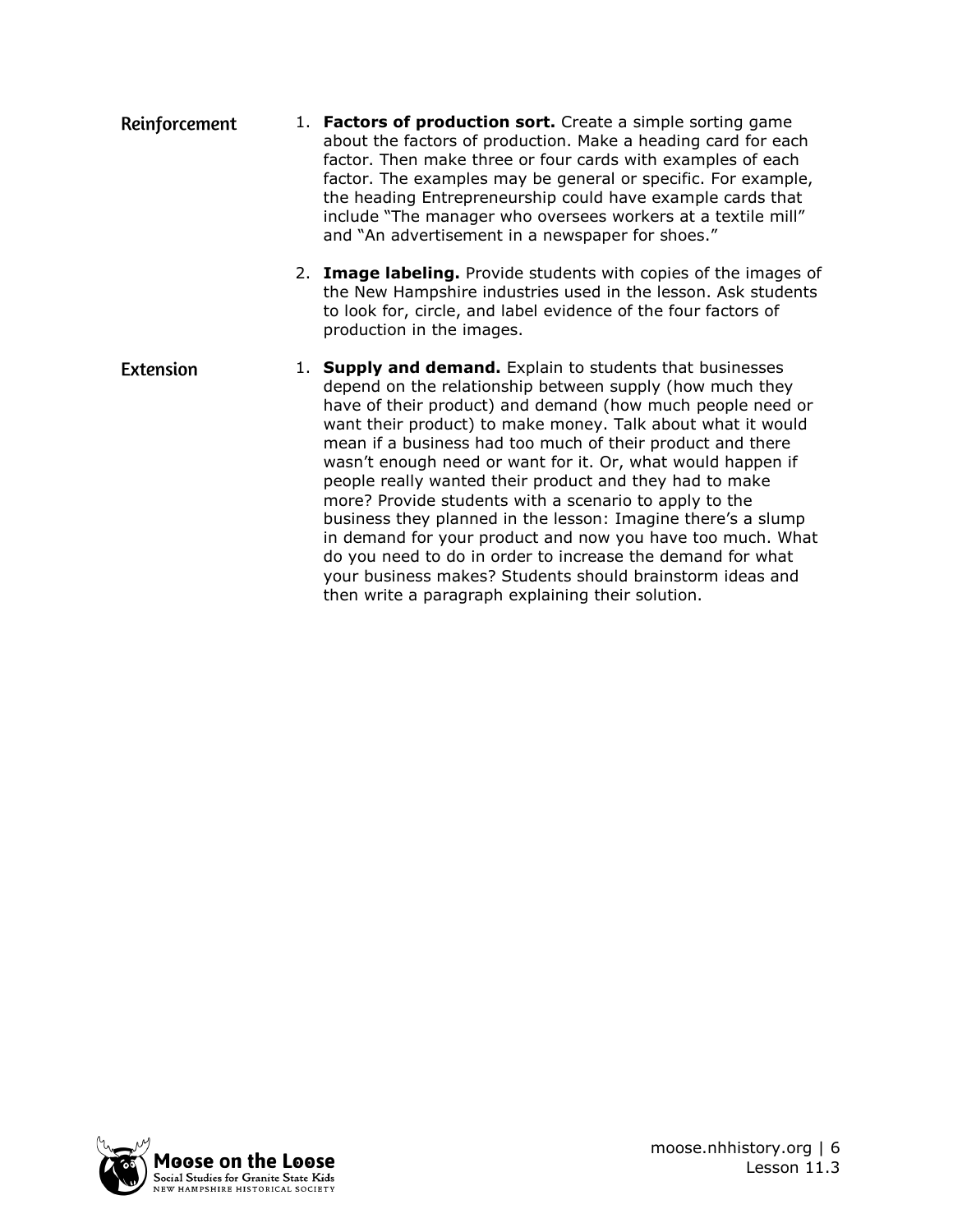# **Supporting Materials**

| <b>New</b><br>Hampshire<br><b>Historical</b><br>Society<br><b>Resources</b> |                                     | 1. Logging at Amoskeag Falls, 1856<br>2. Shoe Advertisement, circa 1875-1890<br>3. Weaving Machines at Amoskeag Manufacturing Company, circa<br>1872-1935<br>4. Processing Lumber, circa 1927-1950<br>5. Textile Factory Workers, circa 1900-1934<br>6. Shoe Factory Workers, 1905<br>7. Forest Cover in 1894<br>8. Railroad Map of New Hampshire 1890 |
|-----------------------------------------------------------------------------|-------------------------------------|--------------------------------------------------------------------------------------------------------------------------------------------------------------------------------------------------------------------------------------------------------------------------------------------------------------------------------------------------------|
| <b>Other</b><br><b>Resources</b>                                            | $\bullet$<br>$\bullet$<br>$\bullet$ | New Hampshire Major Lakes and Rivers, NH GRANIT Database,<br>Complex Systems Research Center, University of New Hampshire<br>New Hampshire Town Boundaries, NH GRANIT Database,<br>Complex Systems Research Center, University of New Hampshire<br>Bales of Cotton, Alabama, 1900-1907. Photograph.<br>loc.gov/item/2012647870/                        |

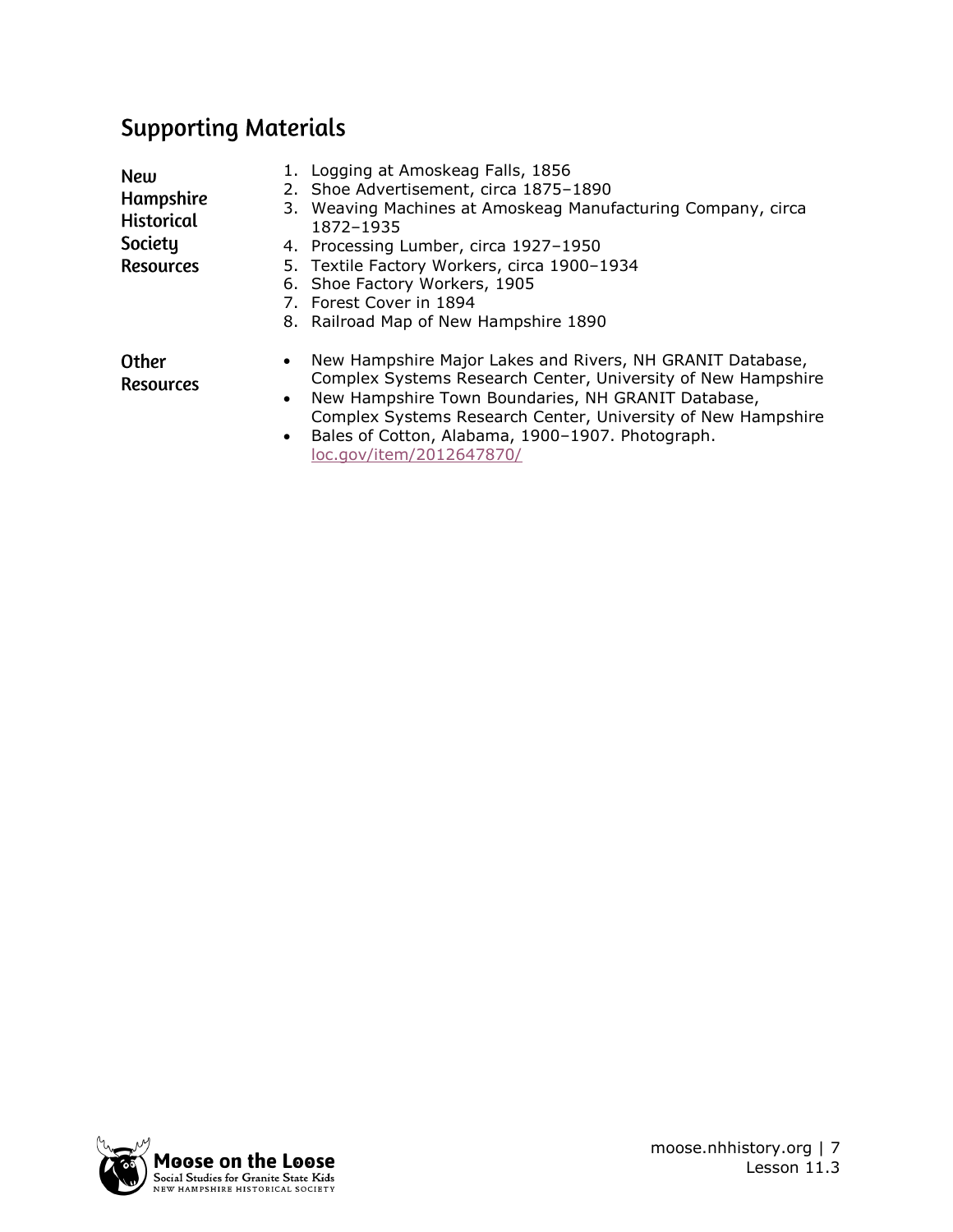# **Standards**

## "Moose on the Loose" Content:

 $\checkmark$  Students will understand that economic activities in New Hampshire were varied and have changed over time with improvements in transportation and technology. (3-5.T4.1)

## "Moose on the Loose" Skills

- $\checkmark$  Gathering, Interpreting, and Using Evidence (3-5.S1.2)
- $\checkmark$  Communicating and Critiquing Conclusions (3-5.S2.2)
- $\checkmark$  Effective Historical Thinking (3-5.S3.1)
- $\checkmark$  Comprehensive Geographic Reasoning (3-54. S4.1, 3-5. S4. 2)
- $\checkmark$  Understanding Economics and Economic Systems (3-5.55.1)

#### **New Hampshire Social Studies Frameworks:**

- $\checkmark$  Economics: Economics and the Individual (SS:EC:4:1.1)
- ✓ Environment and Society (SS:GE:4:5.1, SS:GE:4:5.2)
- $\checkmark$  US / NH History: Economic Systems & Technology (SS:HI:4:4.1, SS:HI:4:4.2, SS:HI:4:4.3)

#### **NCSS Themes:**

- $\checkmark$  Theme 2: Time, Continuity, and Change
- $\checkmark$  Theme 3: People, Places, and Environments
- $\checkmark$  Theme 7: Production, Distribution, and Consumption

### C<sub>3</sub> Frameworks:

- $\checkmark$  Exchange and Markets (D2.Eco.3.3-5)
- $\checkmark$  Geographic Representations: Spatial Views of the World (D2.Geo.3.3-5)
- $\checkmark$  Human Population: Spatial Patterns and Movements (D2.Geo.7.3-5, D2.Geo.8.3-5)

### **Common Core ELA**

- $\checkmark$  Key Ideas and Details in Informational Text (RI.4.1, RI.4.3)
- $\checkmark$  Research to Build and Present Knowledge (W.4.9)
- $\checkmark$  Comprehension and Collaboration in Speaking and Listening (SL.4.1c, SL.4.1d, SL.4.2)
- $\checkmark$  Presentation of Knowledge and Ideas (SL.4.4)
- $\checkmark$  Vocabulary Acquisition and Use (L.4.4, L.4.4a, L.4.6)